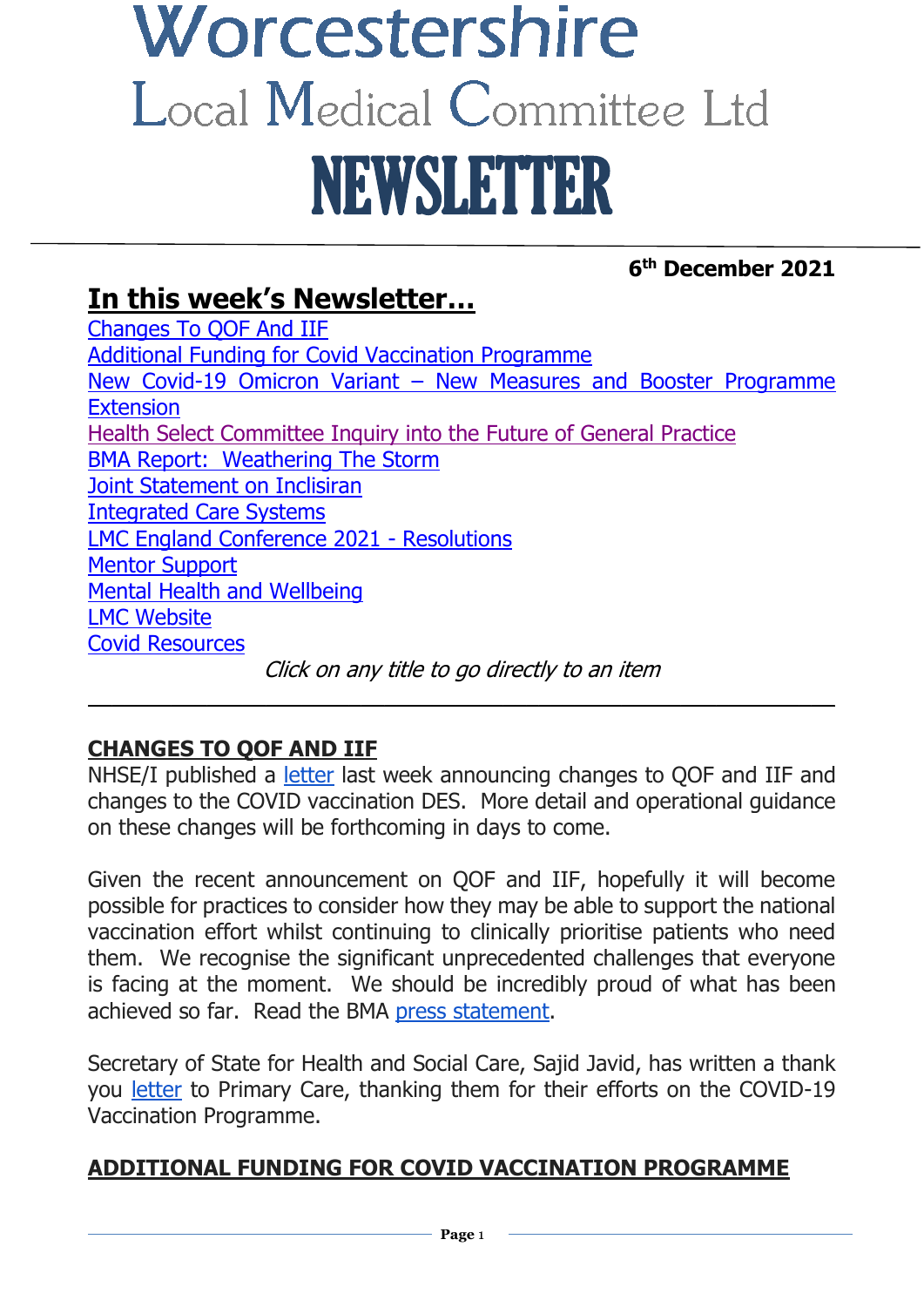Following the identification of the COVID-19 omicron variant, government have accepted [JCVI advice](https://www.gov.uk/government/news/all-adults-to-be-offered-covid-19-boosters-by-end-of-january) to widen the age range for vaccine eligibility to include all 18-39 year olds and to shorten the time from last vaccination to booster to three months.

In addition, 12 to 15 year olds can now receive a second dose of the Pfizer-BioNTech COVID-19 vaccine, no sooner than 12 weeks after the first dose. Severely immunosuppressed individuals who have received three primary doses, should also be offered a booster dose.

To support the quicker and larger roll-out of boosters, NHSE/I announced earlier this week that there will be some additional funding to support PCN Groupings to step up capacity by:

·Increasing the Item of Service (IoS) fee for COVID-19 vaccinations to £15 from 1 December to 31 January (Mondays to Saturdays) ·Increasing IoS fee to £20 for vaccinations administered on Bank Holidays and Sundays from 1 December to 31 January ·Increasing the supplement for vaccination of housebound patients to £30 from £20 between 1 December and 31 December backdated to 16 September

Although we welcome additional funding being made available, we remain concerned about the high workload and lack of workforce capacity in general practice. GPs and their teams will now need to balance the clear national priority to deliver booster vaccinations to as many people as possible with ensuring that people who need care and treatment from their GP practice and the wider NHS continue to receive it.

If practices physically do not have the staff or time to dedicate additional time to the vaccine programme because they are also focused on other contractually required work it will do little to help. We recognise that with a finite number of staff and hours in the day there is a limit to what practices can safely do. We are grateful to our CCG for the relaxation of the Revivo local contractual requirements for those practices supporting the vaccination programme.

It is hoped that these recent changes, removing some of the more bureaucratic and target-based requirements within practices' contracts, will create capacity to step up delivery of the vaccination programme to quickly protect as many as possible from COVID-19. Read the BMA [press statement.](https://www.bma.org.uk/bma-media-centre/bma-hopes-gp-booster-plan-can-free-up-time-for-staff-to-prioritise-patients-most-in-need)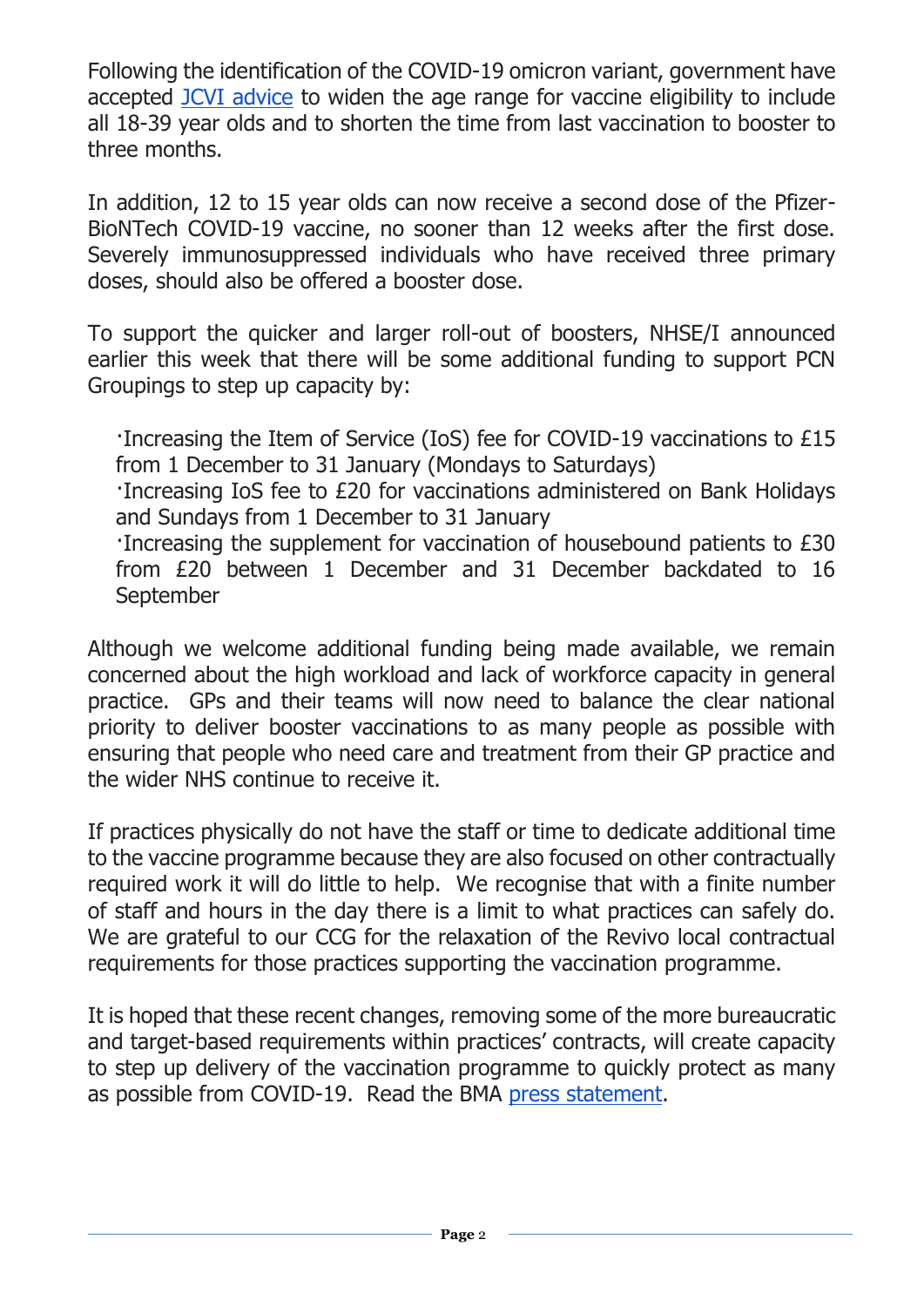#### <span id="page-2-0"></span>**NEW COVID-19 OMICRON VARIANT – NEW MEASURES AND BOOSTER PROGRAMME EXTENSION**

Following the reports of a new COVID-19 Omicron variant, two weeks ago the [BMA called for mandatory mask-wearing and social distancing in](https://www.bma.org.uk/bma-media-centre/bma-calls-for-mandatory-mask-wearing-and-social-distancing-amidst-reports-of-a-new-covid-variant) indoor [crowded spaces,](https://www.bma.org.uk/bma-media-centre/bma-calls-for-mandatory-mask-wearing-and-social-distancing-amidst-reports-of-a-new-covid-variant) and that public buildings, offices and hospitality venues have adequate ventilation to disperse the virus as much as possible.

The [Prime Minister then announced](https://www.gov.uk/government/speeches/pm-opening-statement-at-covid-19-press-conference-27-november-2021) that new targeted measures in England to prevent the spread of the new variant would be [introduced on Tuesday 30](https://www.gov.uk/government/news/measures-against-omicron-variant-come-into-effect-30-november-2021)  [November,](https://www.gov.uk/government/news/measures-against-omicron-variant-come-into-effect-30-november-2021) including mandatory mask wearing in shops and on public transport. The public was also encouraged to ensure they get vaccinated, to help protect themselves and others.

A [CAS alert](https://www.cas.mhra.gov.uk/ViewandAcknowledgment/ViewAlert.aspx?AlertID=103183) has been sent out to healthcare workers, with advice to continue to follow the national [Infection prevention and control for seasonal respiratory](https://www.gov.uk/government/publications/wuhan-novel-coronavirus-infection-prevention-and-control/covid-19-guidance-for-maintaining-services-within-health-and-care-settings-infection-prevention-and-control-recommendations)  [infections in health and care settings for winter 2021 to 2022 guidance,](https://www.gov.uk/government/publications/wuhan-novel-coronavirus-infection-prevention-and-control/covid-19-guidance-for-maintaining-services-within-health-and-care-settings-infection-prevention-and-control-recommendations) wearing face masks for staff and face masks/coverings for all patients and visitors within health and care settings over the winter period.

It also recommends that physical distancing should be at least 1 metre, increasing whenever feasible to 2 metres across all health and care setting, and that it should remain at 2 metres where patients with suspected or confirmed respiratory infection are being cared for or managed. Read the BMA statement [here.](https://www.bma.org.uk/bma-media-centre/practices-need-more-time-not-money-to-deliver-booster-campaign-says-bma)

#### <span id="page-2-1"></span>**HEALTH SELECT COMMITTEE INQUIRY INTO THE FUTURE OF GENERAL PRACTICE**

As reported in recent newsletters, the Parliamentary Health and Social Care Committee (HSCC), chaired by former Health Secretary, Jeremy Hunt MP, has launched an inquiry into the future of general practice. The inquiry presents a key opportunity for the BMA and LMCs to raise our concerns and recommendations. Worcestershire LMC has now formally submitted comments to the committee. See our [LMC response.](https://www.worcslmc.co.uk/cache/downloads/Call-for-evidence.docx)

Members of the public, GPs and practices staff can also submit their comments directly to the inquiry by 14 December.

There is guidance on how to submit evidence here: [https://www.parliament.uk/get-involved/committees/how-do-i-submit](https://www.parliament.uk/get-involved/committees/how-do-i-submit-evidence/commons-witness-guide/)[evidence/commons-witness-guide/.](https://www.parliament.uk/get-involved/committees/how-do-i-submit-evidence/commons-witness-guide/)

There are some key points to consider below: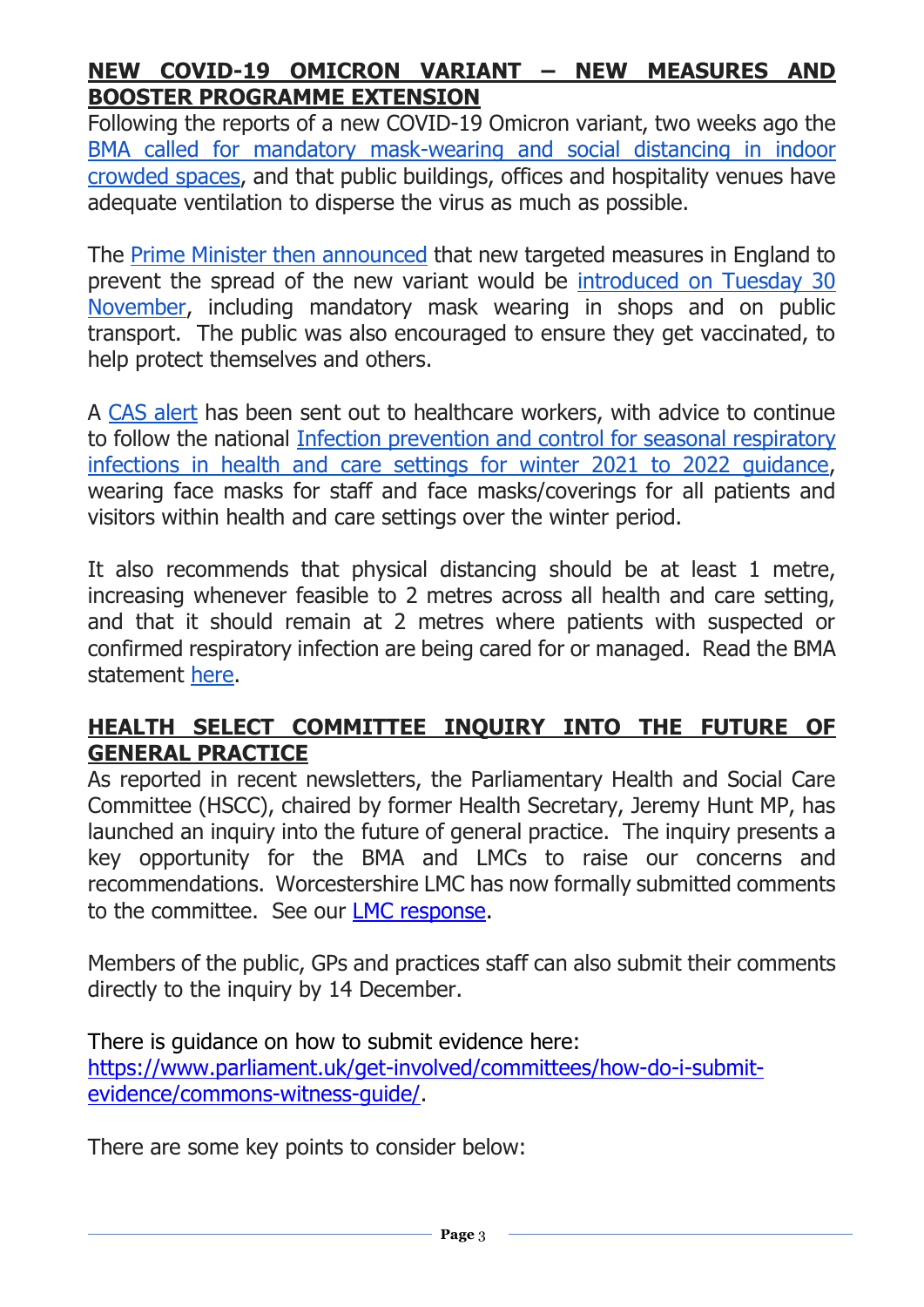- Write your submission in a word document referencing some of the key areas you want to make. Don't worry if you don't have time to complete it all. Get your main points across. Use no more than 3,000 words and don't add any logos, or use any information that has already been published. Say who you are and why you are submitting the evidence. Put your evidence in a Word, ODT or RTF document. Make sure the file is no more than 25MB in size.
- Follow this [link](https://committees.parliament.uk/call-for-evidence/632/) and enter your details:
- Attach your document via the website

Please do take the opportunity to get your views across if you can and encourage others to do so too. We really must have our collective voices heard.

#### <span id="page-3-0"></span>**BMA REPORT: WEATHERING THE STORM**

The BMA published a report, Weathering the storm: vital actions to minimise [pressure on UK health services this winter.](https://www.bma.org.uk/media/4834/bma-weathering-the-storm-report-nov21.pdf)

The report outlines practical recommendations for stemming the winter crisis that health services across the UK are facing. These include calling on political leaders to have honest conversations with the public about the immediate challenges facing health services so that patients and the public alike have the best information possible about how to access safe and appropriate care.

The report calls for urgent and immediate action by government and health service leaders and asks them to do more to:

1. Communicate honestly with patients and the public about health service pressures

2. Retain existing staff and maximise workforce capacity

3. Promote responsible public health policies to keep people safe and healthy and help manage demand on services

4. Direct resources to where they are needed most to manage health service demand

Access the report and read more [here.](https://www.bma.org.uk/advice-and-support/nhs-delivery-and-workforce/pressures/vital-actions-to-minimise-pressure-on-the-nhs-this-winter)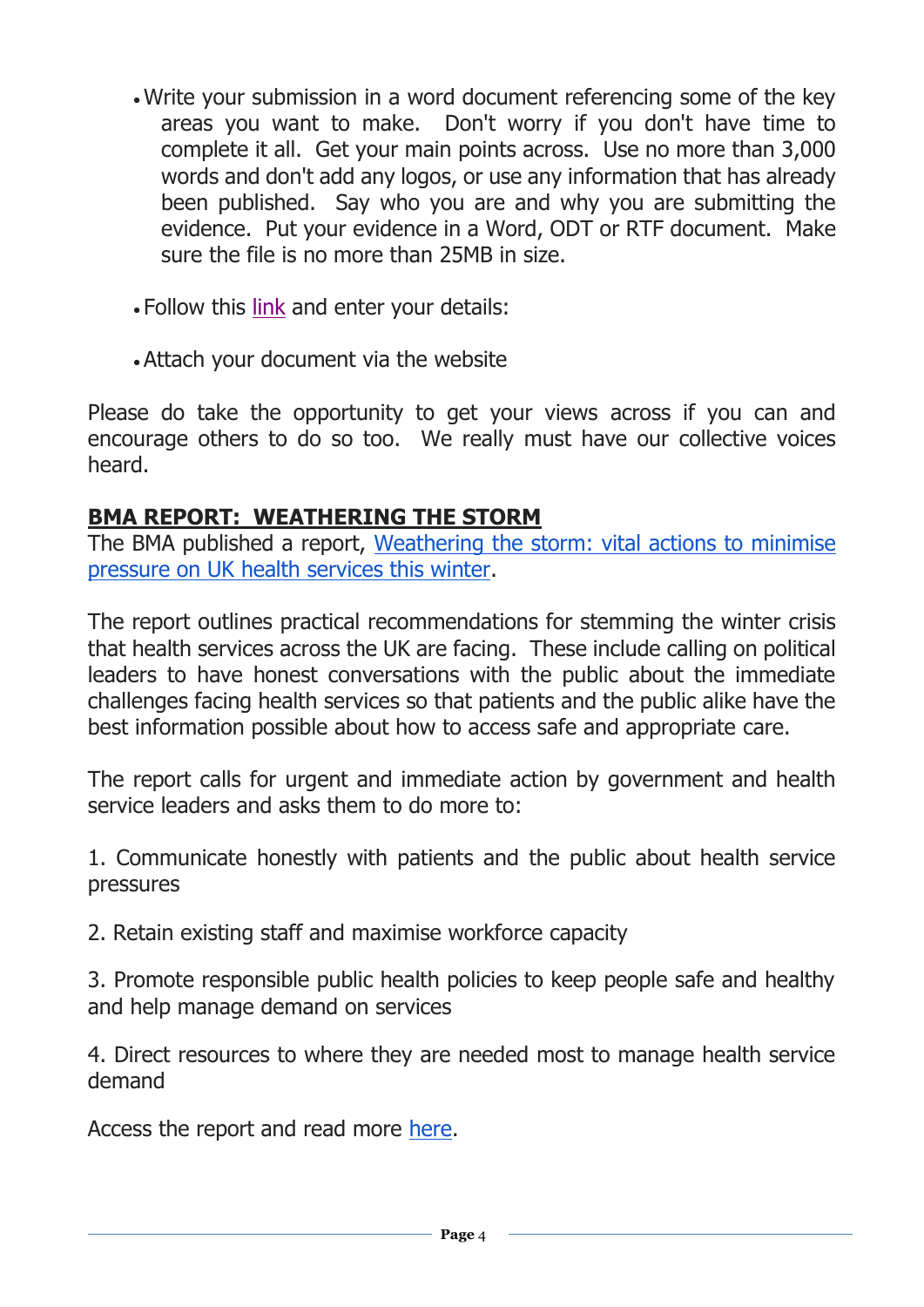#### <span id="page-4-0"></span>**JOINT STATEMENT ON INCLISIRAN**

The BMA have published a [joint statement](https://i.emlfiles4.com/cmpdoc/3/7/7/5/2/files/865466_inclisiran-statement-rcgp-bma-badged-dec-2021.pdf?utm_source=The%20British%20Medical%20Association&utm_medium=email&utm_campaign=12841148_GP%20ENEWSLETTER%2002122021&dm_t=0,0,0,0,0) with the Royal College of GPs regarding the implementation of [Inclisiran](https://www.nice.org.uk/guidance/ta733/documents/html-content-2) in primary care.

Although the BMA is supportive of innovation of new drugs, they have serious concerns about how this particular drug is being introduced. In particular they have raised issues about where the long-term responsibility lies when prescribing this drug, and the lack of clarity about where doctors and patients can turn if there are concerns or problems.

There is also an issue of capacity, the lack of clear resources to support the additional work required and how the impact that introducing new treatment plans will have on teams that are already stretched to their limits. Those concerns have been raised with NICE and NHSE/I.

This guidance aims to advise practices that may want to prescribe these drugs of our concerns and that they should only do so if they feel comfortable. Read the statement here.

#### <span id="page-4-1"></span>**INTEGRATED CARE SYSTEMS**

The BMA continues to lobby on a range of issues relating to the Health and Care Bill, including strengthening the involvement of general practice, and the role of LMCs. As part of this they have co-signed a [letter](https://i.emlfiles4.com/cmpdoc/3/7/7/5/2/files/839633_health-and-care-bill-committee-letter---final.pdf?utm_source=The%20British%20Medical%20Association&utm_medium=email&utm_campaign=12645090_GP%20ENEWSLETTER%20090921&dm_t=0,0,0,0,0) with other representative bodies for primary care, to Ministers and the Health and Care Bill Committee, asking for a commitment from Ministers in Committee that:

·The government honours its commitment for primary care to be represented and involved in decision-making at all levels of the Integrated Care Systems (ICS) including strategic decision-making forums through formalised roles for GPs, dentists, pharmacists, primary eye care and primary hearing care audiologists in Integrated Care Partnerships (ICPs)

·These roles are remunerated to ensure parity of availability and voice with NHS Trusts, NHS staff, social care and public health colleagues in strategic thinking and decision-making

·That existing statutory Local Representative Committees, such as LMCs, have the right put forward nominations for those roles

·Transparency and accountability - ICBs and ICPs to be under duty to explain in writing in public when they choose not to heed advice from local primary care bodies.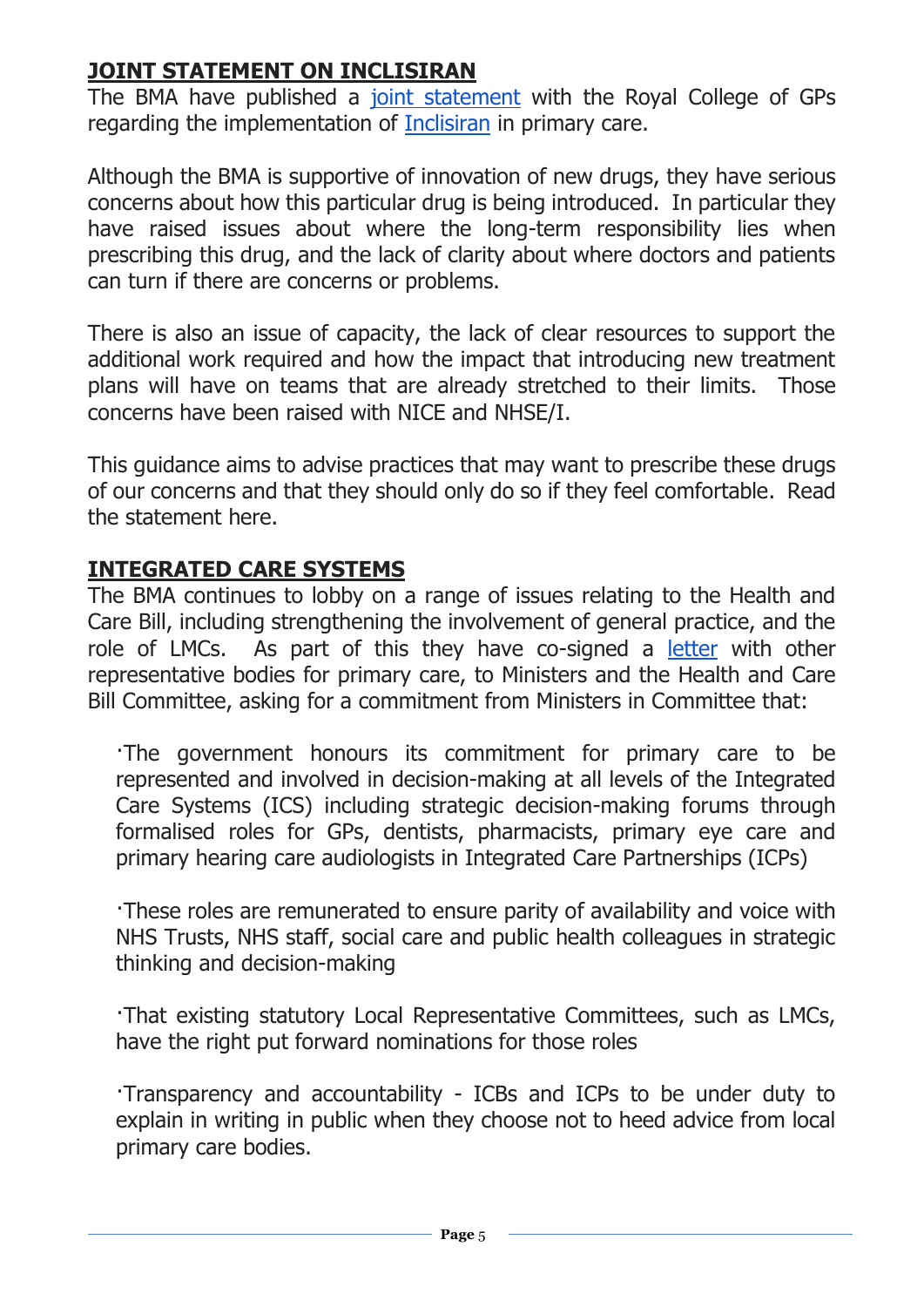A [briefing](https://i.emlfiles4.com/cmpdoc/3/7/7/5/2/files/839634_health-and-care-bill---primary-care-key-asks-final-06.09.21.pdf?utm_source=The%20British%20Medical%20Association&utm_medium=email&utm_campaign=12645090_GP%20ENEWSLETTER%20090921&dm_t=0,0,0,0,0) outlining what collectively we want government to do has also been sent to Ministers.

#### <span id="page-5-0"></span>**LMC ENGLAND CONFERENCE 2021 - RESOLUTIONS**

The resolutions and election results from the Annual Conference of England LMCs 2021, which was held last week, have now been [published.](https://www.bma.org.uk/media/4846/bma-england-lmc-conference-resolutions-and-elections-nov-2021.pdf) Watch recordings of the event:

Read more about the event here: [Local medical committees \(bma.org.uk\).](https://www.bma.org.uk/what-we-do/local-medical-committees)

#### <span id="page-5-1"></span>**MENTOR SUPPORT**

Please find a flyer highlighting how you can access peer support during this time [here.](https://www.worcslmc.co.uk/cache/downloads/Multi-Prof-Mentoring---FINAL.pdf) More information about [wellbeing](https://www.worcslmc.co.uk/) support can be found on the LMC website.

#### <span id="page-5-2"></span>**MENTAL HEALTH AND WELLBEING SUPPPORT Wellbeing**

We are fortunate to have excellent mental health support in place for general practice locally across both our counties. Do please access support if you need it and remember that it is very hard to look after others if you are not looking after yourself! The latest support available can be found on our [website.](https://www.worcslmc.co.uk/)

There is help and assistance available within the Herefordshire and Worcestershire Healthy Minds service. They are able to provide bespoke talking therapies for all colleagues irrespective of your role in your organisations to assist with anxiety, low mood, stress and other common mental health problems. Referral is easy and can be completed via visiting [https://www.healthyminds.whct.nhs.uk/.](https://www.healthyminds.whct.nhs.uk/) This is a NHS service and as such is free at the point of contact and confidential.

The Service Manager, Phill Morgan Henshaw is happy to answer any questions regarding referral and treatment and can be contacted on 01432 842200 or via [phill.morganhenshaw@nhs.net.](mailto:phill.morganhenshaw@nhs.net)

#### **BMA Mental Health and Wellbeing**

The BMA continues to offer [wellbeing services](https://www.bma.org.uk/advice-and-support/your-wellbeing#wellbeing-support-services) and confidential 24/7 counselling and peer support for all doctors and medical students, as well as their partners and dependents, on 0330 123 1245. Access the BMA's COVID[-19 wellbeing](https://www.bma.org.uk/advice-and-support/covid-19/your-health/covid-19-your-wellbeing)  [pages here.](https://www.bma.org.uk/advice-and-support/covid-19/your-health/covid-19-your-wellbeing)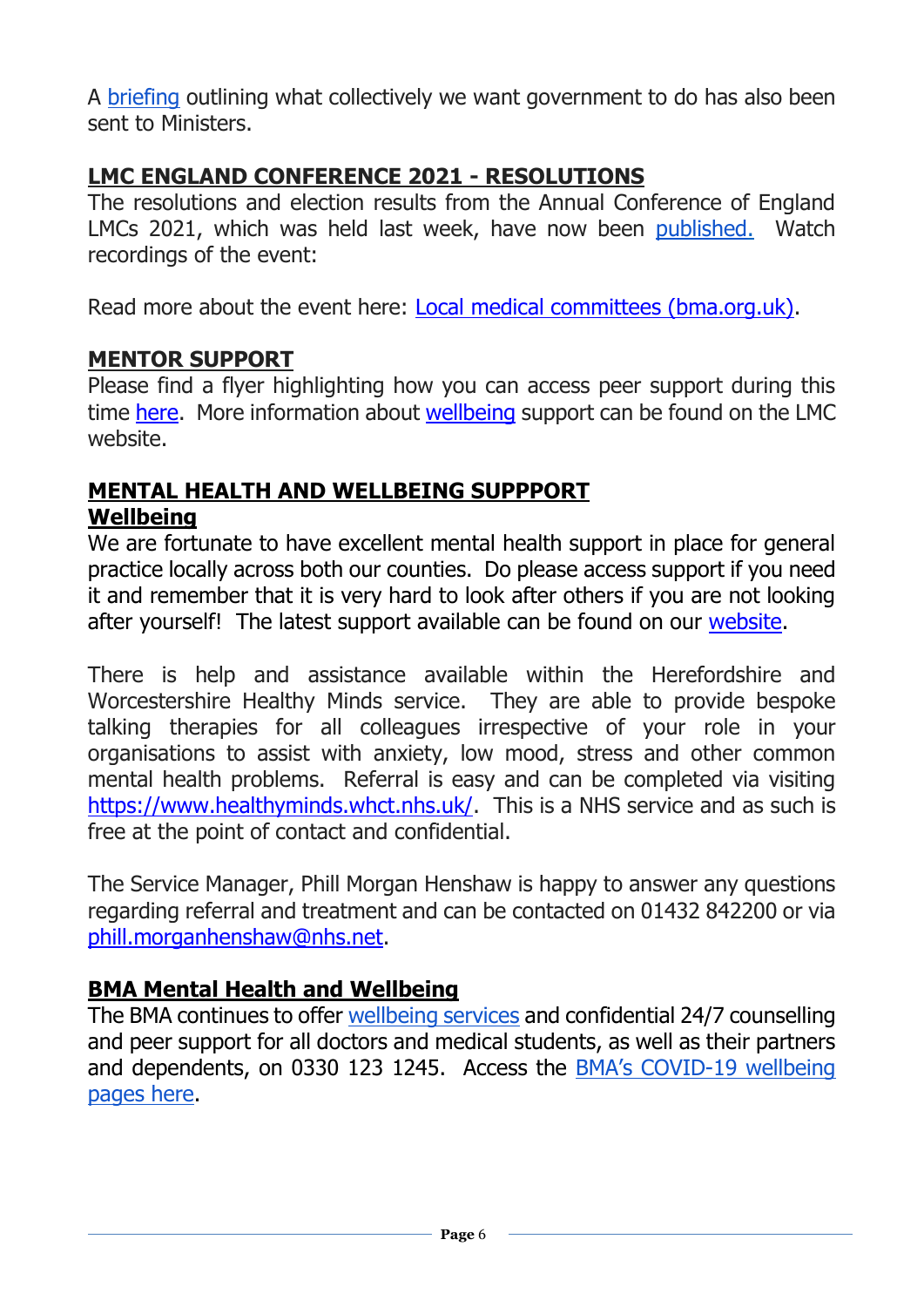The BMA has welcomed the NHSE/I [announcement](https://www.england.nhs.uk/2020/10/strengthening-mental-health-support-for-staff/) of further funding for the expanded and rapid access provision of mental health services for NHS staff in England over the winter. This is urgently required and something the BMA has been calling for to support the major challenges NHS staff are facing. At the ARM, a motion was passed expressing concern at the potential long-term impact of the pandemic and called for resources to support the profession. As we head into a second wave of the virus it is vital that staff are protected. [Find](https://people.nhs.uk/)  [out more here.](https://people.nhs.uk/)

#### <span id="page-6-0"></span>**LMC WEBSITE**

The following guidance has been added to the LMC website [www.worcslmc.co.uk](http://www.worcslmc.co.uk/) this week:

[GPST Recruitment Flyer](https://www.worcslmc.co.uk/cache/downloads/GPST-Recruitment-Flyer---MPU-3-December.pdf) [Call for Evidence](https://www.worcslmc.co.uk/cache/downloads/Call-for-evidence.docx) – LMC Response

#### <span id="page-6-1"></span>**COVID 19 RESOURCES**

BMJ – [news and resources](https://www.bmj.com/coronavirus) [RCGP COVID-19 information](https://www.rcgp.org.uk/policy/rcgp-policy-areas/covid-19-coronavirus.aspx) [NHSE/I primary care bulletins](https://www.england.nhs.uk/coronavirus/primary-care/other-resources/primary-care-bulletin/) [NICE resources](https://nhsconfed.us16.list-manage.com/track/click?u=feeeed3bba7c179fd3a7ef554&id=0017c62a07&e=d3deb28f87)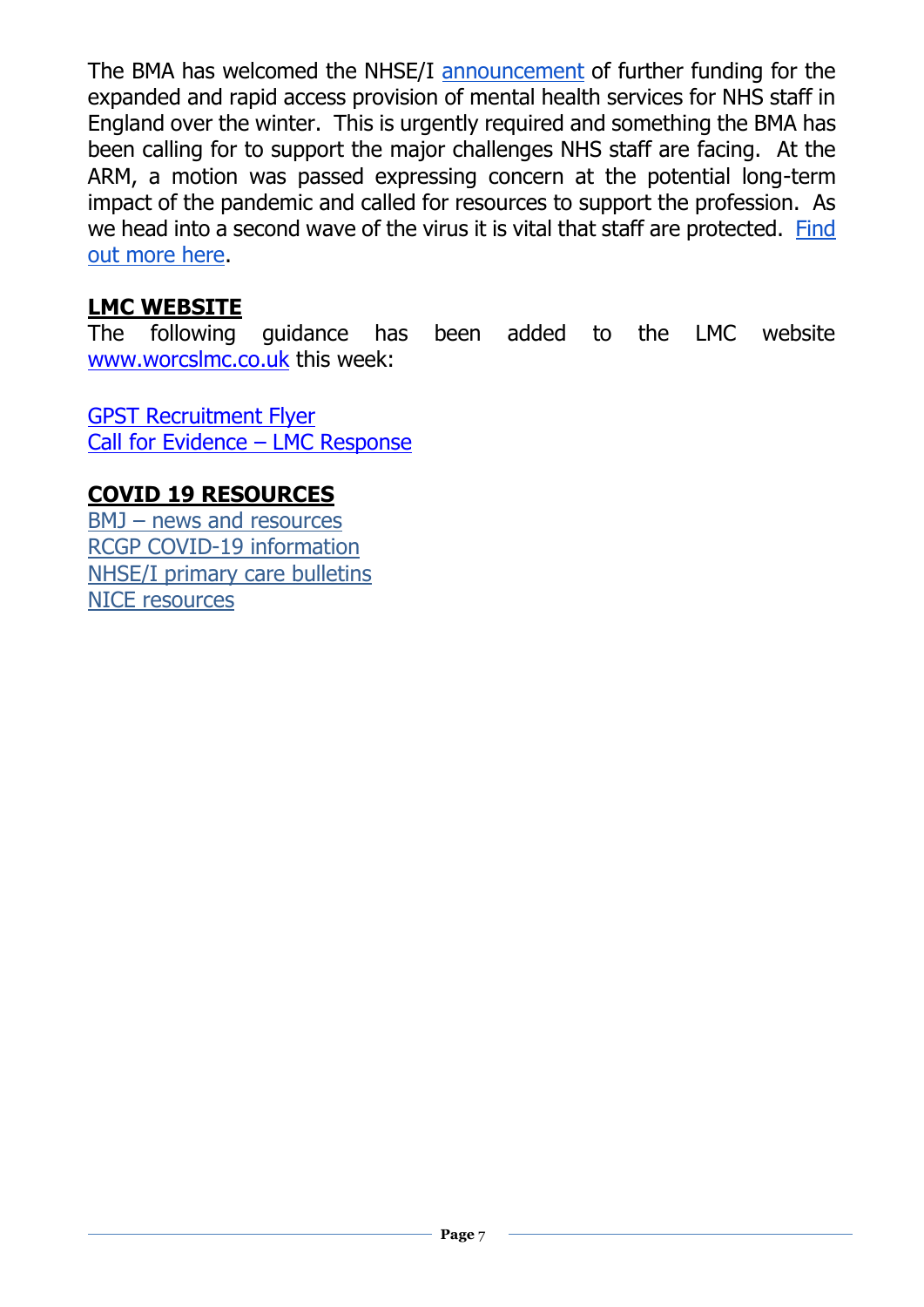## WORCESTERSHIRE AND HEREFORDSHIRE LMC LTD

#### **Registered office: St Stephens Surgery, Adelaide Street, Redditch, Worcs B97 4AL Tel. 01527 65082**

All topical issues relating to local general practice are discussed at the monthly LMC meetings and those minutes can be read on the LMC [Website.](https://www.worcslmc.co.uk/pages/lmc-meetings) Should you require further information on any issues raised at the LMC meetings please do not hesitate to contact the LMC representative for your area or practice.

#### **MEMBERS OF THE WORCESTERSHIRE COMMITTEE**

| <b>CHAIRMAN:</b>          | Dr David Herold<br>Riverside Surgery, Waterside, Evesham, Worcs. WR11 1JP<br>Tel: 01386 444400 Email: d.herold@nhs.net                    |  |
|---------------------------|-------------------------------------------------------------------------------------------------------------------------------------------|--|
| <b>VICE-CHAIRMAN:</b>     | Dr Matthew Davis<br>Bewdley Medical Centre, Dog Lane, Bewdley, Worcs<br><b>DY12 2EF</b><br>Tel. 01299 402157 Email: matthew.davis@nhs.net |  |
| <b>SECRETARY:</b>         | Dr Gillian Farmer<br>St Stephens Surgery, (address and contact details as above)<br>Email: gfarmer@worcslmc.co.uk                         |  |
| <b>EXECUTIVE OFFICER:</b> | Lisa Siembab<br>St Stephens Surgery, (address and contact details as above)<br>Email: Isiembab@worcsImc.co.uk                             |  |

#### **Representatives:**

| <b>BROMSGROVE:</b>  | Dr D Pryke<br>Dr K Hollier               | <b>REDDITCH:</b>  | Dr I Haines<br>Dr M Shah                 |
|---------------------|------------------------------------------|-------------------|------------------------------------------|
| <b>WYRE FOREST:</b> | Dr M Davis<br>Dr S Morton<br>Dr J Rayner | <b>WYCHAVON:</b>  | Dr D Herold<br>Dr J Rankin<br>Dr K Gines |
| <b>MALVERN:</b>     | Dr P Bunyan<br>Dr R Khehar               | <b>WORCESTER:</b> | Dr F Martin<br>Dr C Whyte<br>Dr R Benney |